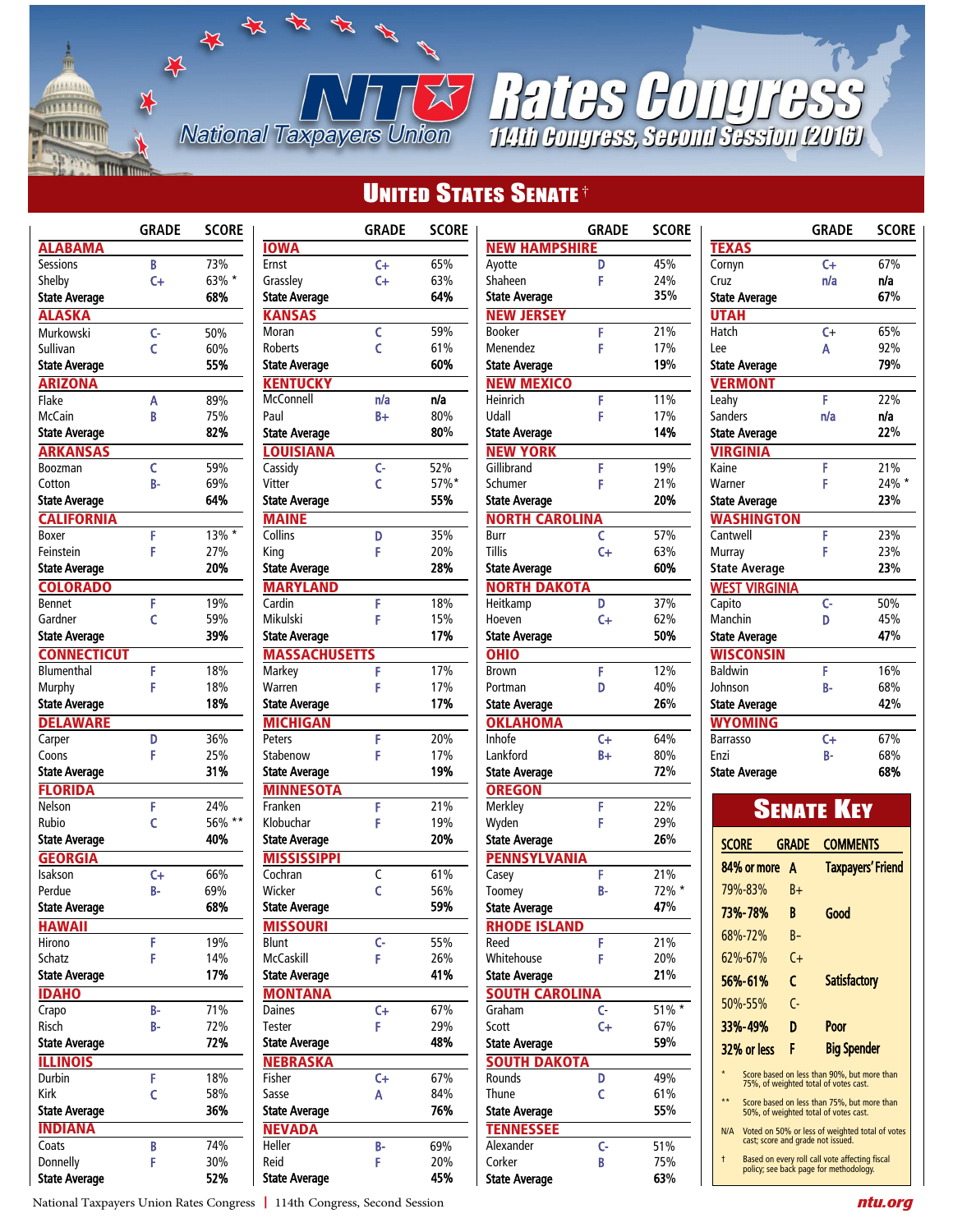|                       | <b>GRADE</b> | <b>SCORE</b> |                          | <b>GRADE</b> | <b>SCOR</b> |
|-----------------------|--------------|--------------|--------------------------|--------------|-------------|
| <b>ALABAMA</b>        |              |              | Sánchez, Linda           | F            | 16%         |
| Aderholt              | B            | 76%          | Sanchez, Loretta         | F            | 13%'        |
| Brooks, M.            | B+           | 84%          | Schiff<br><b>Sherman</b> | F<br>F       | 16%<br>17%  |
| <b>Byrne</b>          | $B+$         | 79%          | Speier                   | F            | 19%         |
| Palmer                | Α<br>B       | 86%<br>77%   | Swalwell                 | F            | 16%         |
| Roby<br>Rogers, M.    | B            | 78%          | Takano                   | F            | 16%         |
| Sewell                | F            | 22%          | Thompson, M.             | F            | 19%         |
| <b>State Average</b>  |              | 72%          | <b>Torres</b>            | F            | 16%         |
| <b>ALASKA</b>         |              |              | Valadao                  | B-           | 72%         |
| Young, Don            | $B -$        | 73%          | Vargas                   | F            | 17%         |
| <b>ARIZONA</b>        |              |              | <b>Walters</b>           | B            | 78%         |
| <b>Franks</b>         | $B +$        | 79%          | <b>Waters</b>            | F            | 16% *       |
| Gallego               | F            | 16%          | <b>State Average</b>     |              | 34%         |
| Gosar                 | A            | 87%          | <b>COLORADO</b>          |              |             |
| Grijalva              | F            | 20%          | <b>Buck</b>              | B+           | 84%*        |
| Kirkpatrick           | F            | 19% *        | Coffman                  | B            | 78%         |
| McSally               | B            | 76%          | <b>DeGette</b>           | F            | 15%         |
| Salmon                | Α            | 85%          | Lamborn                  | B            | 78%         |
| Schweikert            | B+           | 84%          | Perlmutter               | F            | 16%         |
| Sinema                | D            | 35%          | Polis                    | F            | 26%         |
| <b>State Average</b>  |              | 56%          | Tipton                   | $B+$         | 79%         |
| <b>ARKANSAS</b>       |              |              | <b>State Average</b>     |              | 54%         |
| Crawford              | B            | 75%          | <b>CONNECTICUT</b>       |              |             |
| Hill                  | B            | 77%          | Courtney                 | F            | 14%         |
| Westerman             | B            | 78%          | DeLauro                  | F            | 16%         |
| Womack                | B            | 76%          | Esty                     | F            | 15%         |
| <b>State Average</b>  |              | 76%          | <b>Himes</b>             | F            | 18%         |
| <b>CALIFORNIA</b>     |              |              | Larson                   | F            | 14%         |
| Aguilar               | F            | 19%          | <b>State Average</b>     |              | 16%         |
| Bass                  | F            | 14%          | <b>DELAWARE</b>          |              |             |
| Becerra               | F            | 18%          | Carney                   | F            | 22%         |
| Bera                  | F            | 22%          | <b>FLORIDA</b>           |              |             |
| Brownley              | F            | 18%          | <b>Bilirakis</b>         | B            | 78%         |
| Calvert               | B            | 76%          | <b>Brown</b>             | F            | 11%'        |
| Capps                 | F            | 17%          | <b>Buchanan</b>          | B-           | 73%         |
| Cárdenas              | F            | 22% *        | Castor                   | F            | 17%         |
| Chu                   | F            | 18%          | Clawson                  | B<br>B-      | 78%         |
| Cook                  | B            | 74%          | Crenshaw<br>Curbelo      | $C +$        | 73%<br>65%  |
| Costa<br>Davis, S.    | D<br>F       | 38%<br>14%   | <b>DeSantis</b>          | $B +$        | 80%         |
| Denham                | B            | 74%          | Deutch                   | F            | 15%         |
| <b>DeSaulnier</b>     | F            | 19%          | Diaz-Balart              | B-           | 71%         |
| Eshoo                 | F            | 17%          | Frankel                  | F            | 14%         |
| Farr                  | F            | 18% *        | Graham                   | F            | 23%         |
| Garamendi             | F            | 18%          | Grayson                  | F            | 18%         |
| Hahn                  | F            | 19%          | Hastings                 | F.           | 20% '       |
| Honda                 | F            | 19%          | Jolly                    | B-           | 69% *       |
| Huffman               | F            | 20%          | Mica                     | B            | 78%         |
| Hunter                | B            | 76%          | Miller, J.               | $B+$         | 79%         |
| Issa                  | B            | 75%          | Murphy, P.               | F            | 19% *       |
| Knight                | $B +$        | 79%          | Nugent                   | B-           | 69%         |
| LaMalfa               | B            | 77%          | Posey                    | $B +$        | 81%         |
| Lee                   | F            | 19%          | Rooney                   | B            | 74%         |
| Lieu                  | F            | 21% *        | Ros-Lehtinen             | $C +$        | 65%         |
| Lofgren               | F            | 21%          | Ross                     | B            | 77%         |
| Lowenthal             | F            | 19%          | Wasserman Schultz        | F            | 13%         |
| Matsui                | F            | 18%          | Webster                  | B            | 78%         |
| McCarthy              | B            | 77%          | Wilson, F.               | F            | 13%'        |
| <b>McClintock</b>     | A            | 87%          | Yoho                     | $B +$        | 82%         |
| McNerney              | F            | 17%          | <b>State Average</b>     |              | 53%         |
| Napolitano            | F            | 15%          | <b>GEORGIA</b>           |              |             |
| <b>Nunes</b>          | B<br>F       | 74%          | Allen                    | $B +$        | 79%         |
| Pelosi                | F            | 14% *        | Bishop, S.               | F            | 26%         |
| Peters<br>Rohrabacher | B+           | 27%<br>83%   | Carter, B.               | B            | 77%         |
| Roybal-Allard         | F            | 15%          | Collins, D.              | B+           | 81%<br>78%  |
| Royce                 | B+           | 81%          | Graves, T.<br>Hice       | B<br>$B+$    | 79%         |
| Ruiz                  | F            | 17%          | Johnson, H.              | F            | 17%         |
|                       |              |              |                          |              |             |

**GRADE** Lewis **F** 19%<br>Loudermilk **B**+ 79% Loudermilk Price, T.<br>Scott. A. 8 18 18 18 18 Scott, A. B Scott, D. F 20% Westmoreland B- 73% \*\* Woodall **B**+ 80% State Average 62% HAWAII Gabbard F 16% Hanabusa n/a n/a State Average 16% **IDAHO** Labrador **A** 90% Simpson **B**- 70%<br>State Average 80% **State Average ILLINOIS** Bost B- 70%<br>Bustos F 16% Bustos F 16% Davis, D. F 14% Davis, R. **B-** 73% Dold C 59% Duckworth F 16% Foster F 17% Gutiérrez F B-C F F F 16% \* Hultgren **B** 77% Kelly, R. **F.** 17% Kinzinger B- 72% LaHood **B** 75% Lipinski **F**... 25% Quigley **F** 16% Roskam B- 74% Rush F. 19% \*\* Schakowsky F.. 13% Shimkus **B-** 73% State Average 41% INDIANA Brooks, S. **B** 77% Bucshon **B** 75% Carson F. 17% Messer B+ 79% Rokita B+ 82% Stutzman Visclosky F. 15% Walorski **B.. 77%** Young, T. B 78% State Average 65% IOWA Blum **B** 78% King, S. **B** 74% Loebsack F.. 15% Young, David **B.. 74%** State Average 60% KANSAS Huelskamp B+ 84% Jenkins, L. B+ 81% Pompeo B+ 80% Yoder **B** 78% State Average 81% **KENTUCKY** Barr **B** 76% Guthrie B+ 79% Massie **A** 88% Rogers, H.<br>Whitfield  $B_+$  79% \*\* Whitfield **B+** Yarmouth F 18% State Average 69% **LOUISIANA** Abraham **B** 76%

 $F$  13%  $**$ F 16%<br>F 17% F 17%<br>F 19%

F 20% \*\* B- 69% \*<br>B 78% B 78%<br>B+ 79% **B+** 79%<br>**F** 19%  $\begin{array}{lll} \text{F} & 19\% \\ \text{B} & 69\% \end{array}$ 69%

#### GRADE SCORE<br>B 77% Boustany B 77%<br>Fleming B+ 81% Fleming **B**+ Graves, G. 8+ 79% Richmond F... 16% Scalise **B** 76% State Average 68% MAINE Pingree F... 13% Poliquin **B-** 69% State Average 41% MARYLAND Cummings F.. 15% Delaney F. 22% \* Edwards F... 15% Harris **B**+ 81% Hoyer F. 17% Ruppersberger F. 18% Sarbanes F.. 17% Van Hollen F. 14% State Average
25% **MASSACHUSETTS** Capuano F. 15% Clark **F** 18% Keating F. 20% Kennedy F. 21% Lynch **F** 16% McGovern F. 20% Moulton F. 15% Neal **F** 17% Tsongas F.. 17% State Average
18% **MICHIGAN** Amash A. 93% Benishek **B** 75% Bishop, M.. **B.. 77%** Conyers F. 18% Dingell F... 14% Huizenga B 78% Kildee **F.. 17%** Lawrence F. 12% Levin F. 14% Miller, C. B 74% \* Moolenaar B 76% Trott B 76% Upton **B-** 73% Walberg. **B.. 77%** State Average
55% **MINNESOTA** Ellison F. 18% Emmer **B** 77% Kline **B** 75% McCollum F. 17% Nolan **F** 17% Paulsen **B** 76% Peterson C<sub>57%</sub> Walz **F** 19% State Average
144% **MISSISSIPPI** Harper **B** 75% Kelly, T. **B.** 76% Palazzo B. 74% Thompson, B... F... 17% State Average 61% **MISSOURI** Clay **F** 15% Cleaver F. 18% SCORE <sub>Lewis</sub> GRADE SCORE **UNITED STATES HOUSE**

National Taxpayers Union Rates Congress **|** 114th Congress, Second Session *ntu.org*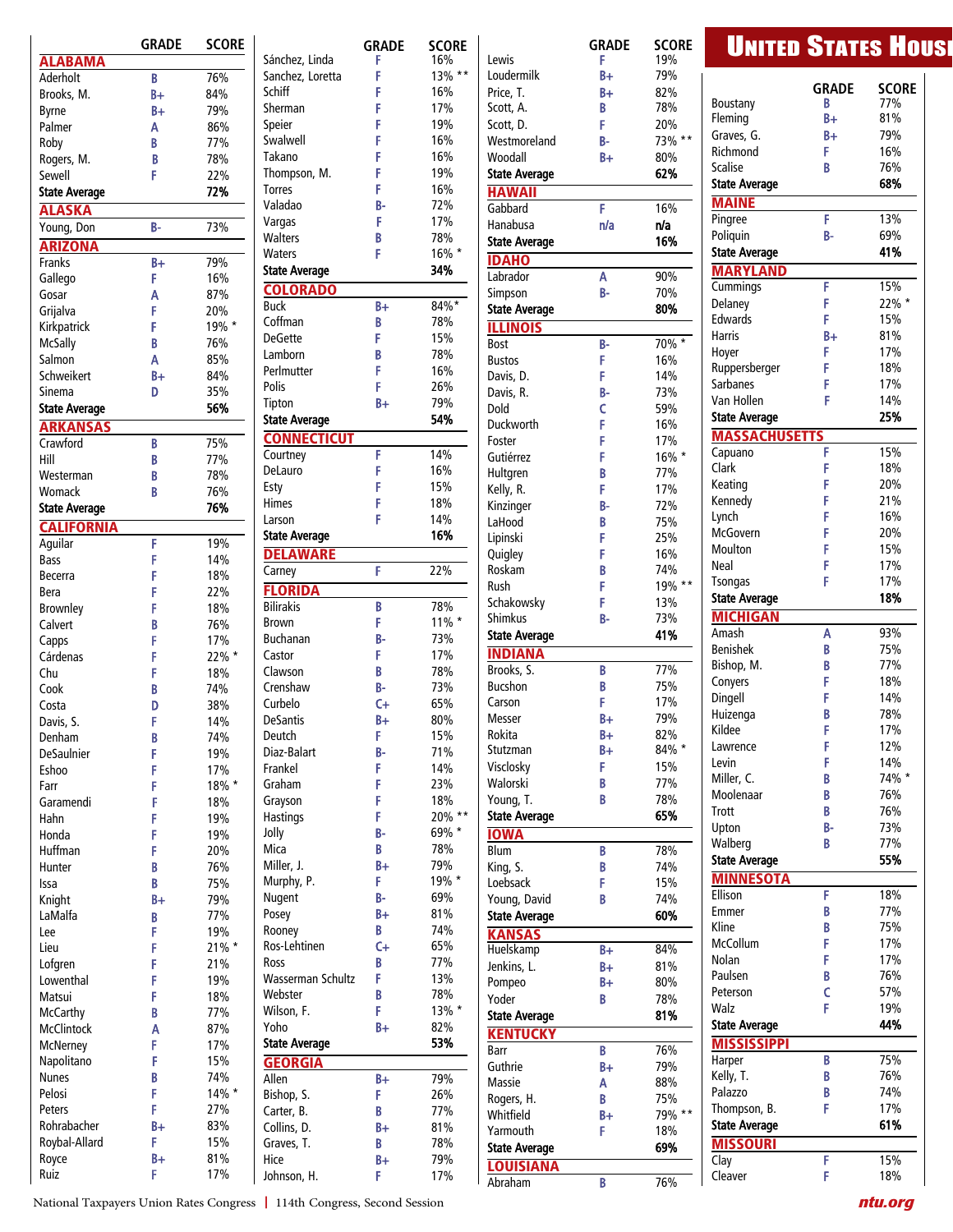| Graves, S.                         | <b>GRADE</b><br>B | SCORE<br>74% |
|------------------------------------|-------------------|--------------|
| Hartzler                           | B                 | 76%          |
| Long                               | B                 | 77%          |
| Luetkemeyer                        | B                 | 77%          |
| Smith, J.                          | B                 | 78%          |
| Wagner                             | B+                | 79%          |
| <b>State Average</b>               |                   | 62%          |
| <b>MONTANA</b>                     |                   |              |
| Zinke                              | B                 | 76%          |
| <b>NEBRASKA</b>                    |                   |              |
| Ashford                            | D                 | 36%          |
| Fortenberry                        | B                 | 75%          |
| Smith, Adrian                      | B                 | 77%          |
| <b>State Average</b>               |                   | 63%          |
| <b>NEVADA</b>                      |                   |              |
| Amodei                             | B                 | 74%          |
| Hardv                              | B-                | 73%          |
| Heck, J.                           | B                 | 75%          |
| Titus                              | F                 | 19%          |
| <b>State Average</b>               |                   | 60%          |
| <b>NEW HAMPSHIRE</b>               |                   |              |
| Guinta                             | B                 | 77%          |
| Kuster                             | F                 | 20%          |
| <b>State Average</b>               |                   | 48%          |
| <b>NEW JERSEY</b>                  |                   |              |
| Frelinghuysen                      | B                 | 74%          |
| Garrett                            | A                 | 85%          |
| Lance                              | B                 | 75%          |
| LoBiondo                           | C+                | 65%          |
| MacArthur                          | C+                | 67%          |
| <b>Norcross</b>                    | F                 | 14%          |
| Pallone                            | F                 | 18%          |
| Pascrell                           | F                 | 16%          |
| Payne                              | F                 | 19% *        |
| <b>Sires</b>                       | F                 | 19% *        |
| Smith, C.<br><b>Watson Coleman</b> | C+<br>F           | 65%<br>18%   |
| <b>State Average</b>               |                   | 45%          |
|                                    |                   |              |
| NEW MEXICO<br>Luján                | Ë                 | 15%          |
| Lujan Grisham                      | F                 | 14%          |
| Pearce                             | В                 | 76%          |
| <b>State Average</b>               |                   | 35%          |
|                                    |                   |              |
| <b>NEW YORK</b><br>Clarke          | F                 | 18%          |
| Collins, C.                        | В                 | 74%          |
| Crowley                            | F                 | 15%          |
| Donovan                            | B-                | 71%          |
| Engel                              | F                 | 16%          |
| Gibson                             | Ċ                 | 61%          |
| Hanna                              | $C +$             | 64% *        |
| Higgins                            | F                 | 17%          |
| Israel                             | F                 | 18%          |
| <b>Jeffries</b>                    | F                 | 18%          |
| Katko                              | $C +$             | 66%          |
| King, P.                           | B-                | 72%          |
| Lowey                              | F                 | 14%          |
| Maloney, C.                        | F                 | 15%          |
| Maloney, S.                        | F                 | 16%          |
| <b>Meeks</b>                       | F                 | 17%          |
| Meng                               | F                 | 15%          |
| Nadler                             | F                 | 21% *        |
| Rangel                             | F                 | 16%          |
| Reed                               | В-                | 70%          |
| Rice, K.                           | F                 | 17%          |
| Serrano                            | F                 | 15%          |

|                       | $\epsilon$ of Representatives $^*$ |              |                                      | <b>GRADE</b> | <b>SCORE</b> |
|-----------------------|------------------------------------|--------------|--------------------------------------|--------------|--------------|
|                       |                                    |              | Slaughter                            | F.           | 16%          |
|                       | <b>GRADE</b>                       | <b>SCORE</b> | Stefanik<br>Tonko                    | B-<br>F      | 68%<br>18%   |
| Graves, S.            | B                                  | 74%          |                                      | F            | 17%          |
| Hartzler              | B                                  | 76%          | Valázquez<br>Zeldin                  | B            | 75%          |
| Long                  | B                                  | 77%          |                                      |              | 34%          |
| Luetkemeyer           | B                                  | 77%          | <b>State Average</b>                 |              |              |
| Smith, J.             | B                                  | 78%          | <b>NORTH CAROLINA</b>                |              |              |
| Wagner                | $B +$                              | 79%          | Adams                                | F            | 13%          |
| <b>State Average</b>  |                                    | 62%          | <b>Butterfield</b><br><b>Ellmers</b> | F<br>B       | 16%<br>76% * |
| <b>MONTANA</b>        |                                    |              | Foxx                                 | B+           | 79%          |
| Zinke                 | B                                  | 76%          | Holding                              | B+           | 80%          |
| <b>NEBRASKA</b>       |                                    |              | Hudson                               | B            | 78%          |
| Ashford               | D                                  | 36%          | Jones                                | B            | 77%          |
| Fortenberry           | B                                  | 75%          | McHenry                              | B            | 77%          |
| Smith, Adrian         | B                                  | 77%          | <b>Meadows</b>                       | $B +$        | 82%          |
| <b>State Average</b>  |                                    | 63%          | Pittenger                            | B            | 77%          |
| <b>NEVADA</b>         |                                    |              | Price, D.                            | F.           | 15%          |
| Amodei                | B                                  | 74%          | Rouzer                               | $B +$        | 80%          |
| Hardy                 | <b>B-</b>                          | 73%          | Walker                               | $B+$         | 80%          |
| Heck, J.              | B                                  | 75%          | <b>State Average</b>                 |              | 64%          |
| <b>Titus</b>          | F                                  | 19%          | <b>NORTH DAKOTA</b>                  |              |              |
| <b>State Average</b>  |                                    | 60%          | Cramer                               | B            | 76%          |
| <b>NEW HAMPSHIRE</b>  |                                    |              |                                      |              |              |
| Guinta                | B                                  | 77%          | <b>OHIO</b>                          |              |              |
| Kuster                | F                                  | 20%          | Beatty                               | F            | 16%          |
| <b>State Average</b>  |                                    | 48%          | Chabot                               | $B+$         | 80%          |
| <b>NEW JERSEY</b>     |                                    |              | <b>Davidson</b>                      | $B +$<br>F.  | 80% **       |
| Frelinghuysen         | B                                  | 74%          | Fudge<br>Gibbs                       | $B +$        | 16%<br>79%   |
| Garrett               | А                                  | 85%          | Johnson, B.                          | B.           | 74%          |
| Lance                 | B                                  | 75%          | Jordan                               | $B +$        | 84%          |
| LoBiondo              | $C +$                              | 65%          | Joyce                                | B-           | 72%          |
| <b>MacArthur</b>      | $C +$                              | 67%          | Kaptur                               | F.           | 17%          |
| <b>Norcross</b>       | F                                  | 14%          | Latta                                | $B+$         | 79%          |
| Pallone               | F                                  | 18%          | Renacci                              | B-           | 73%          |
| Pascrell              | F                                  | 16%          | Ryan, T.                             | F.           | 12%          |
| Payne                 | F                                  | 19% *        | <b>Stivers</b>                       | B-           | 73%          |
| <b>Sires</b>          | F                                  | 19% *        | Tiberi                               | B.           | 76%          |
| Smith, C.             | $C +$                              | 65%          | Turner                               | <b>B-</b>    | 71% *        |
| <b>Watson Coleman</b> | F                                  | 18%          | Wenstrup                             | $B +$        | 79%          |
| <b>State Average</b>  |                                    | 45%          | <b>State Average</b>                 |              | 61%          |
| <b>NEW MEXICO</b>     |                                    |              | <b>OKLAHOMA</b>                      |              |              |
| Luján                 | F                                  | 15%          | <b>Bridenstine</b>                   | $B+$         | 81%          |
| Lujan Grisham         | F                                  | 14%          | Cole                                 | <b>B-</b>    | 73%          |
| Pearce                | B                                  | 76%          | Lucas                                | B            | 77%          |
| <b>State Average</b>  |                                    | 35%          | Mullin                               | B            | 78%          |
| <b>NEW YORK</b>       |                                    |              | Russell                              | B            | 78%          |
| Clarke                | F                                  | 18%          | <b>State Average</b>                 |              | 78%          |
| Collins, C.           | B                                  | 74%          | <b>OREGON</b>                        |              |              |
| Crowley               | F                                  | 15%          | Blumenauer                           | F            | 24%          |
| Donovan               | В-                                 | 71%          | <b>Bonamici</b>                      | F            | 21%          |
| Engel                 | F                                  | 16%          | <b>DeFazio</b>                       | F            | 24%          |
| Gibson                | Ċ                                  | 61%          | Schrader                             | F            | 32%          |
| Hanna                 | $C +$                              | 64% *        | Walden                               | B            | 76%          |
| <b>Higgins</b>        | F                                  | 17%          | <b>State Average</b>                 |              | 36%          |
| Israel                | F                                  | 18%          | <b>PENNSYLVANIA</b>                  |              |              |
| <b>Jeffries</b>       | F                                  | 18%          | Barletta                             | B-           | 73%          |
| Katko                 | $C +$                              | 66%          | Boyle                                | F            | 17%          |
| King, P.              | <b>B-</b>                          | 72%          | Brady, R.                            | F            | 13%          |
| Lowey                 | F                                  | 14%          | Cartwright                           | F.           | 15%          |
| Maloney, C.           | F                                  | 15%          | Costello                             | $C +$        | 66%          |
| Maloney, S.           | F                                  | 16%          | Dent                                 | B-           | 72%          |
| <b>Meeks</b>          | F                                  | 17%          | Doyle                                | F            | 16%          |
| Meng                  | F                                  | 15%          | Fitzpatrick                          | B-           | 68%          |
| Nadler                | F                                  | 21% *        | Kelly, M.                            | B            | 74%          |
| Rangel                | F                                  | 16%          | Marino                               | B            | 75% *        |
| Reed                  | B-                                 | 70%          | Meehan                               | B-           | 68%          |
| Rice, K.              | F<br>F                             | 17%          | Murphy, T.                           | B.           | 74%          |
| Serrano               |                                    | 15%          | Perry                                | $B+$         | 82%          |

|                                       | GRADE      | <b>SCORE</b>  |
|---------------------------------------|------------|---------------|
| Pitts                                 | B+         | 80%           |
| <b>Rothfus</b>                        | B          | 78%           |
| Shuster                               | B          | 74%           |
| Thompson, G.                          | В-         | 73%           |
| <b>State Average</b>                  |            | 60%           |
| <b>RHODE ISLAND</b>                   |            |               |
| Cicilline                             | F<br>F     | 20%<br>14%    |
| Langevin<br><b>State Average</b>      |            | 17%           |
| <b>SOUTH CARO</b>                     |            |               |
| Clyburn                               | F          | 14%           |
| Duncan, Jeff                          | B+         | 80%           |
| Gowdy                                 | B+         | 79%           |
| Mulvaney                              | Α          | 86%           |
| Rice, T.                              | $B+$       | 84%           |
| Sanford                               | B+         | 84%           |
| Wilson, J.                            | B          | 78%           |
| <b>State Average</b>                  |            | 72%           |
| <b>SOUTH</b><br><b>DAKOTA</b><br>Noem | B          | 76%           |
|                                       |            |               |
| <b>TENNESSEE</b><br><b>Black</b>      | B          | 78%           |
| <b>Blackburn</b>                      | B+         | 79%           |
| Cohen                                 | F          | 22%           |
| Cooper                                | F          | 28%           |
| <b>DesJarlais</b>                     | B+         | 82%           |
| Duncan, John                          | A          | 85%           |
| Fincher                               | A          | $86\%$ **     |
| Fleischmann                           | B          | 74%<br>81%    |
| Roe<br><b>State Average</b>           | B+         | 69%           |
| <b>TEXAS</b>                          |            |               |
| Babin                                 | B+         | 80%           |
| <b>Barton</b>                         | B          | 77%           |
| Brady, K.                             | $B+$       | 79%           |
| <b>Burgess</b>                        | A          | 85%           |
| Carter, J.                            | B          | 74%           |
| Castro                                | F          | 18% *         |
| Conaway                               | B          | 77%           |
| Cuellar<br>Culberson                  | D<br>B+    | 44%<br>79%    |
| Doggett                               | F          | 19%           |
| Farenthold                            | B+         | 80%           |
| <b>Flores</b>                         | B          | 78%           |
| Gohmert                               | B+         | 83%           |
| Granger                               | B          | 78%           |
| Green, A.                             | F          | 18%           |
| Green, G.                             | F          | 21%           |
| Hensarling                            | $B +$<br>F | 80%<br>16% *  |
| Hinojosa<br>Hurd                      | B          | 77%           |
| Jackson Lee                           | F          | 17% *         |
| Johnson, E.                           | F          | 13% *         |
| Johnson, S.                           | $B+$       | $83\%$ *      |
| Marchant                              | В          | 77%           |
| McCaul                                | B          | 74%           |
| Neugebauer                            | $B+$       | 81%           |
| O'Rourke                              | F          | 20%           |
| Olson<br>Poe                          | B+<br>B    | 79%<br>78% ** |
| Ratcliffe                             | B+         | 81%           |
| <b>Sessions</b>                       | B+         | 79%           |
| Smith, L.                             | B          | 76%           |
| Thornberry                            | B          | 75%           |
| Veasey                                | F          | 19%           |
| Vela                                  | F          | 22%           |
| Weber                                 | B+         | 81%           |
| Williams<br><b>State Average</b>      | B          | 78%<br>61%    |
|                                       |            |               |

|                                                                                               | <b>GRADE</b>             | <b>SCORE</b> |
|-----------------------------------------------------------------------------------------------|--------------------------|--------------|
| <b>UTAH</b>                                                                                   |                          |              |
| Bishop, R.                                                                                    | B                        | 77%          |
| Chaffetz                                                                                      | B+                       | 80%          |
| Love                                                                                          | B+                       | 80%          |
| Stewart                                                                                       | B+                       | 80%          |
| <b>State Average</b>                                                                          |                          | 79%          |
|                                                                                               |                          |              |
| <b>VERMONT</b>                                                                                |                          |              |
| Welch                                                                                         | F                        | 20%          |
| <b>VIRGINIA</b>                                                                               |                          |              |
| Beyer                                                                                         | F                        | 16%          |
| <b>Brat</b>                                                                                   | A                        | 85%          |
| Comstock                                                                                      | $B -$                    | 73%          |
| Connolly                                                                                      | F                        | 17%          |
| <b>Forbes</b>                                                                                 | B+                       | $83\%$ *     |
| Goodlatte                                                                                     | B                        | 76%          |
| Griffith                                                                                      | B+                       | 80%          |
| Hurt                                                                                          | B                        | 78%          |
| Rigell                                                                                        | B-                       | 72%          |
|                                                                                               | F                        |              |
| Scott, R.                                                                                     |                          | 16%          |
| Wittman                                                                                       | B+                       | 80%          |
| <b>State Average</b>                                                                          |                          | 61%          |
| <b>WASHINGTON</b>                                                                             |                          |              |
| <b>DelBene</b>                                                                                | F                        | 16%          |
| Heck, D.                                                                                      | F                        | 13%          |
| Herrera Beutler                                                                               | A                        | $85\%$ *     |
| Kilmer                                                                                        | F                        | 14%          |
| Larsen                                                                                        | F                        | 15%          |
| McDermott                                                                                     | F                        | 18%          |
| <b>McMorris Rodgers</b>                                                                       | B                        | 76%          |
| Newhouse                                                                                      | B                        | 76%          |
| Reichert                                                                                      | $C +$                    | 66%          |
|                                                                                               |                          |              |
| Smith, A.                                                                                     | F                        | 17% *        |
| <b>State Average</b>                                                                          |                          | 40%          |
| <b>WEST VIRGINIA</b>                                                                          |                          |              |
| Jenkins, E.                                                                                   | B-                       | 72%          |
| <b>McKinley</b>                                                                               | B                        | 75%          |
| Mooney                                                                                        | B                        | 77%          |
| <b>State Average</b>                                                                          |                          | 75%          |
| <b>WISCONSIN</b>                                                                              |                          |              |
| Duffy                                                                                         | B                        | 74%          |
| Grothman                                                                                      | B+                       | 82%          |
| Kind                                                                                          | F                        | 27%          |
| Moore                                                                                         | F                        | 20% *        |
| Pocan                                                                                         | F                        | 19%          |
|                                                                                               |                          |              |
| Ribble                                                                                        | B+                       | 84%          |
| Ryan, P.                                                                                      | n/a                      | n/a          |
| Sensenbrenner                                                                                 | A                        | 87%          |
| State Average                                                                                 |                          | 56%          |
| OMING                                                                                         |                          |              |
| Lummis                                                                                        | B+                       | 81%          |
|                                                                                               |                          |              |
|                                                                                               | <b>HOUSE KEY</b>         |              |
|                                                                                               |                          |              |
| <b>SCORE</b><br><b>GRADE</b>                                                                  | <b>COMMENTS</b>          |              |
| 85% or more<br>A                                                                              | <b>Taxpayers' Friend</b> |              |
| 79%-84%<br>$B+$                                                                               |                          |              |
| 74%-78%<br>B                                                                                  | Good                     |              |
| 68%-73%<br>$B -$                                                                              |                          |              |
| $C +$<br>62%-67%                                                                              |                          |              |
| 56%-61%<br>c                                                                                  | <b>Satisfactory</b>      |              |
| $C -$<br>50%-55%                                                                              |                          |              |
| 32%-49%<br>D                                                                                  | Poor                     |              |
| F<br>31% or less                                                                              | <b>Big Spender</b>       |              |
| Score based on less than 90%, but more than                                                   |                          |              |
| 75%, of weighted total of votes cast.                                                         |                          |              |
| $* *$<br>Score based on less than 75%, but more than<br>50%, of weighted total of votes cast. |                          |              |
| Voted on 50% or less of weighted total of<br>N/A                                              |                          |              |
| votes caste; score and grade not issued.                                                      |                          |              |
| Based on every roll call vote affecting fiscal<br>t                                           |                          |              |
| policy; see back page for methodology.                                                        |                          |              |

National Taxpayers Union Rates Congress **|** 114th Congress, Second Session *ntu.org*